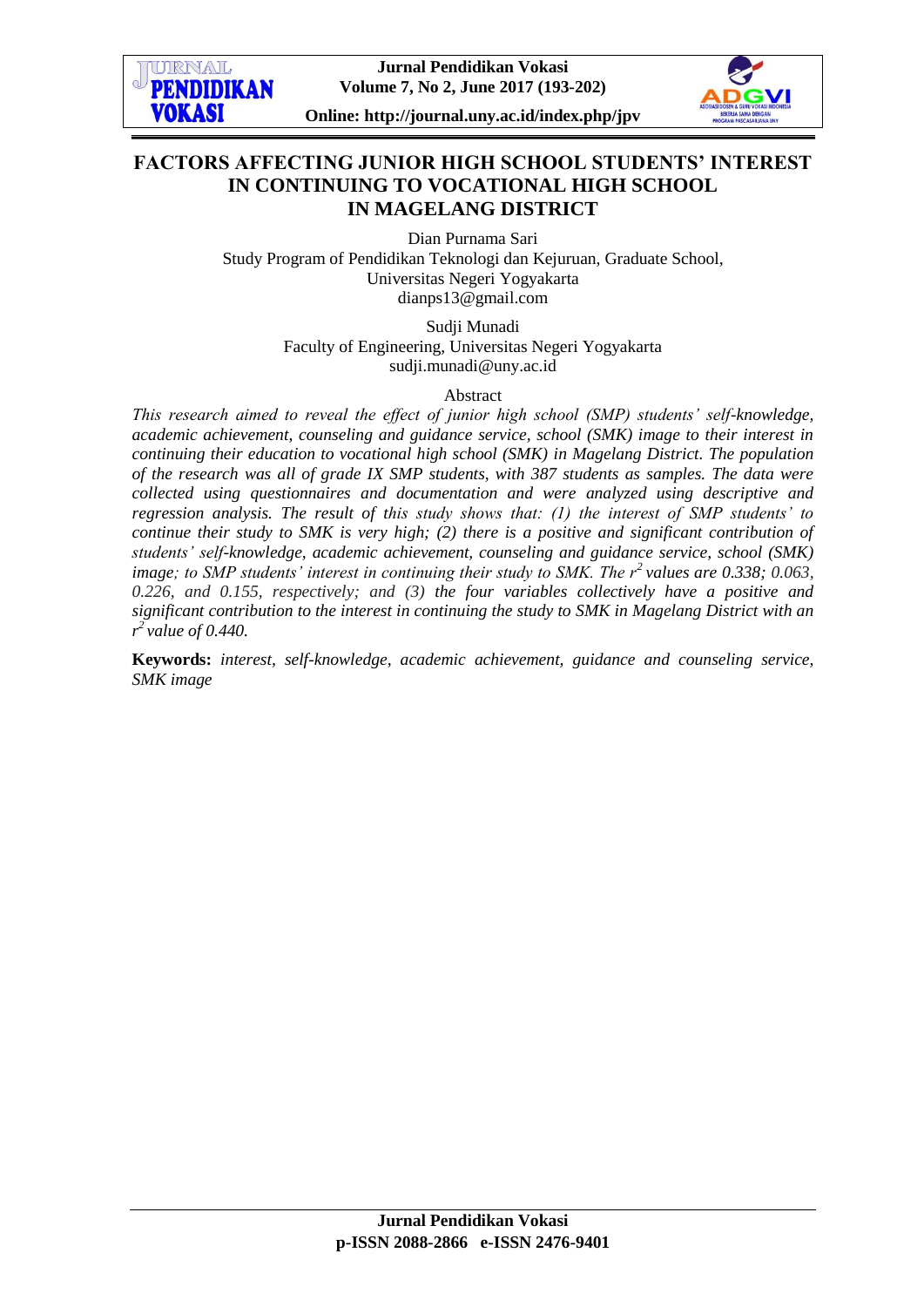## **INTRODUCTION**

Entering the 2015 ASEAN Economic Community (MEA), Indonesia has many potentials in regards to the quantity of its natural and human resources. In reality, this condition brought many domestic problems associated with the management of workforce and the unresolved high level of unemployment. The majority of Indonesian workers came from the low level of formal education, which are unable to compete in the global market, and not been able to prevent the inflow of skilled workers. One of the MEA arrangement is the free market of human resources, which provide employment opportunities for global worker in large numbers. One of the efforts that can be done to overcome the aforementioned problems is through education. Education as a means to produce quality human resources is the answer to the problems of workers competitiveness in the free market. Therefore, to improve the quality standards of education is necessary for a more competitive worker.

One of the education types, which have a strategic role in preparing qualified human resources, is vocational education. Vocational education is a form of education, which prepare the students with many types of skills to be ready for jobs or to pursue a higher degree in education. Vocational education is about how to do the job, which is an effort to improve the technical competence and to foster the social class (Clarke & Winch, 2007). Vocational education answers the industry demand of skilled workers' supply and contribute to strengthen the national economy. Modern economics and job market need workers with advanced skills and knowledge, which cannot be produced in lowquality school (Berg, 2002; Sahlberg, 2007; Ayhan, 2011; Catts, Falk, & Wallace, 2011).

Pavlova (2009, p. 5) stated that the "vocationalisation" of secondary education has been seen as an effective measure for developing human resources. In developed countries, in which vocational high school trained most of their young to manage their resources, vocational education is seen as the right initiative (Maclean, Wilson, Lauglo, & Maclean, 2005). The term pre-vocational education is another term for basic vocational skill, because pre-vocational is related to

the students' ability to use the right equipment in accordance to their competence so that they can work productively. Pre-vocational education is an effort of teaching and learning conducted in higher secondary school (SLTA), as of general high school (SMA) and Madrasah Aliyah (MA) high schools, which refers to vocational education, in which the education process prepares the students with basic skills, which resemble the SMK. It is expected that after the pre-vocational education, students will have the skills to be ready for work world.

Vocational education, which is oriented in producing skillful workers, is suitable to be introduced in high school education because the students are in the right age to receive an education that is based on psychomotor skills (Macklem, 2015). Therefore, Vocational High School (SMK) is a formal education, which is in the same degree as Senior High School (SMA), but the education in SMK is more focused on students who want to go straight to work after graduating. The existence of educational institution in the form of SMK is expected to help in economic growth in each region where this education institution is located. The development of industry and business in each region cannot be separated from the presence of SMK in the area.

Jawa Tengah is heading towards the province of vocation, in the effort to resolve the unemployment and poverty problems and to improve the quality of education. SMK is directed to become a center of education and training, and a center of manufacturing education and marketing, which will yield to quality graduates. SMK, which is a school that is oriented in achieving job-competency, prepares the students with job-ready skills with the purposes of: (1) preparing the students to be ready for the job market and to develop professionalism, (2) preparing the students to choose and pursue their career, and (3) preparing intermediate level workers to fill the needs of the industry. Students in SMK are more equipped with skills to be job-ready compared to Secondary Education through Sekolah Menengah Atas (SMA).

Students who are studying in SMK are the graduates of the first level of high school such as Junior High School (SLTP) and madrasa (MTs). Therefore, insight and understanding into what to be done after graduating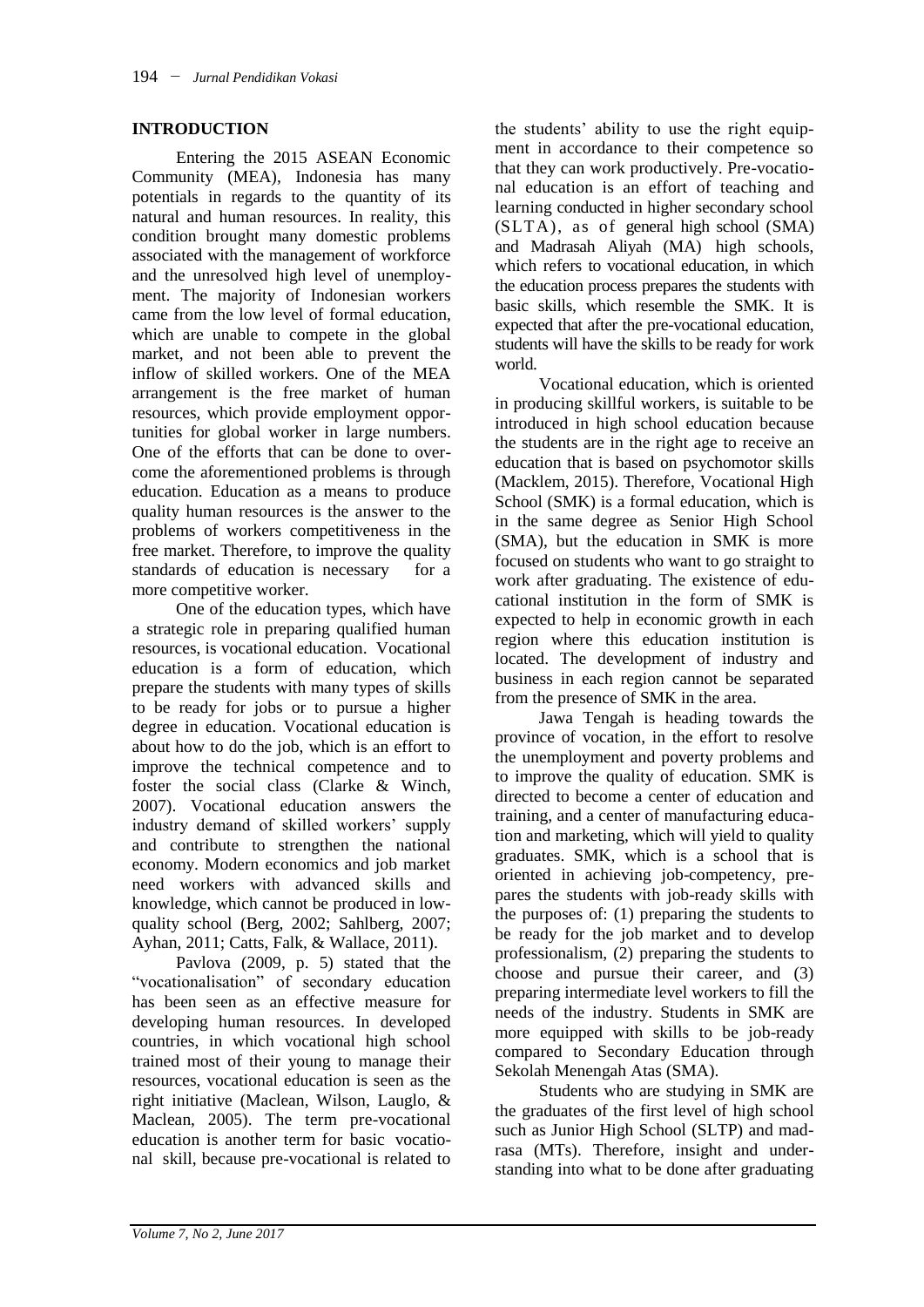SMP or MTs should be possessed by those students.

Compared to Secondary Education, SMP/MTs students need to be trained for job skills by enhancing the knowledge of further education and career opportunities. Basically, SMP students especially those in grade IX are not only have the choice of continuing education to SMA/SMK/MA after graduating SMP, but also have the choice of entering vocational training in non-formal institution or go straight to finding jobs. Students with the interest in continuing to SMK have the tendency to choose the study program suitable for their career path. There are also students who have no interest in continuing their education to SMA/SMK/MA, stopping at just the SMP level. To consider their so many choices after graduating SMP can be a psychological burden for SMP students. In these conditions, there is a need for preparedness related to one's self-knowledge, potentials, academic ability, and the orientation of one's future. These factors are related to the factors within the students themselves (internal).

The potential of a person can be identified from physical and psychological ability. Physical ability is related to the physical capability and strength to perform and learn vocational practical skills. The support of body members in practicing skills, such as hand, feet, eyes and ears, is needed in learning vocational practical skill. Psychological ability is related to the mental capability and readiness to vocational learning, such as selfknowledge, and academic achievement. In addition to the physical and psychological ability, there are other external factors having significance in the development of insight and understanding on the twist and turn of life after graduating junior high education.

One of the psychological factor, which are significant to a person in a process of obtaining an object or committing in a particular activity, according to many education experts, is interest. Interest is the underlying psychological factor of one's tendency to a certain object. Someone who has an interest for an object will always seek to follow the information of the said object. Interest can build affection to certain topics or activities, and in addition, it can develop one's motivation and self-identity (Pintrich, 2003; Mangal, 2007). Interest is closely related to

the driving factor of one's inner self, which helps in finding the appropriate activities. Interest is closely related to one's wishes, motivation, and basic needs. Interest is essentially the acceptance of a relationship between oneself and the world outside around it. According to Macklem (2015) and Trilling & Fadel (2009), interest is actually a result of the embodiment of positive emotions because of the interaction with the surrounding environment. This shows that the stronger and closer the interaction is, the higher the interest and therefore it can build the desire within oneself to react in an activity towards the realization of that interest.

Regarding to the choice of vocational schools as a place to continue study for SMP graduates, Igbinedion, (2011) stated that interest is an important factor within a person, in this case SMP students of class IX, to choose for vocational school. The main reason why a person chooses a career or a particular skill program is because of personal interests behind it. Measurement of a person's interest is basically an activity to determine the response of the person in regards to liking or disliking an object. (Thorndike, 2006).

Based on the description above, it can be stated that interest is a mental process within a person that shows a tendency in choosing an object. The choice of the object is based on the experience and interpretation of what has been seen, heard and felt, as embodied in a positive emotional feeling in the form of expressed actions which is tend to be performed continuously, either consciously or unconsciously. The interest of class IX SMP students to continue to SMK is a sense of fondness or interest followed by the decision-making process to continue to SMK in order to plan the desired future.

Other important factor that is crucial in choosing for a certain object is self-knowledge. Self-knowledge is a psychological factor of a person that has important role whenever that person determines choices towards a particular object. Self-knowledge is described as the ability to assess realistically and objectively one's own strength and weaknesses. These strength and weakness are related to physical and cognitive ability (Munadi, 2012, p. 33). One with a good self-knowledge will have more ability to find self-identity, and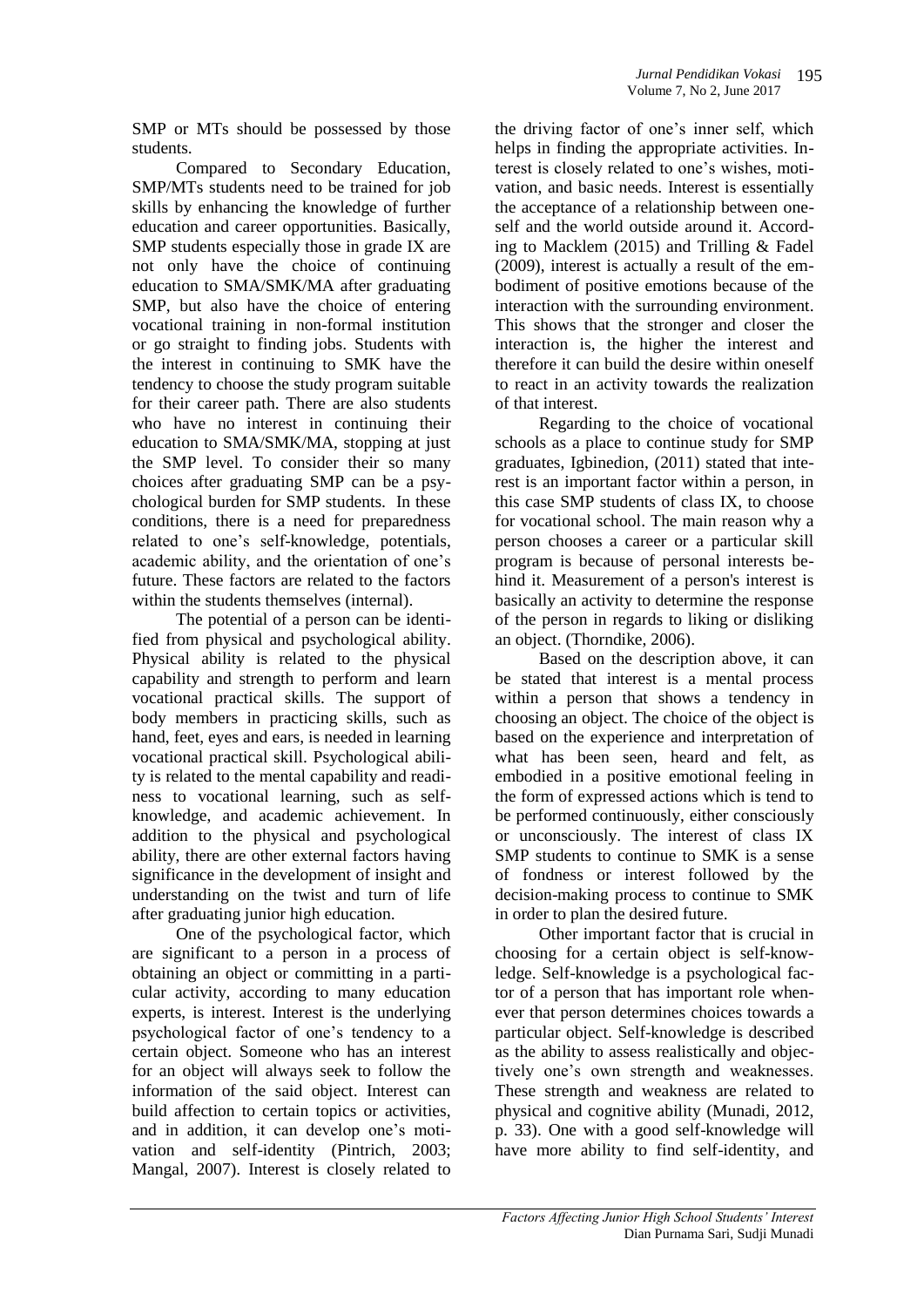therefore capable of making the right decision when faced with different choices.

On a related note, Catts et al. (2011) stated that self-knowledge is related to the way one regards and respects oneself, other beings in the surroundings and events that take place in neighboring area. It also related to the way ones believe that the regards and respect are mutual. Ultimately, self-knowledge is a psychological aspect of a person, which is the main determinant in the goal achievement and ambition of that person.

Self-knowledge is essentially a mental process to acknowledge objectively the strengths and weaknesses of oneself. One with no ability to understand oneself will encounter many obstacles in the society, feeling confused in building life philosophy, having difficulties in adapting to carrier life, and even facing various problems in marriage life.

This matter with self-knowledge applies to SMP students as well. Student who has a good self-knowledge will improve their confidence in managing cognitive skills and gather the information needed in order to choose their further education, which has been their chosen target. The process of choosing further education is at least affected by two things. Firstly, further education aims solely to continue to a higher degree of education (general education). Secondly, further education aimed to focus at entering the work world (vocational education). Especially in continuing to vocational education, SMP students surely have certain considerations. Apart from academic ability, they must also have vocational ability to support the aim. Based on vocational development theory, SMP students are actually begin to consider and think about a certain vocation. They also realize that in order to land their dream job, they have to possess certain knowledge and skills set which are achievable through education. Psychological condition like this will lead the students to determine their choice on which education or training they will attend to (Munadi, 2012).

Perry & Van Zandt (2006, p. 25) stated "*...Self-Knowledge is a life-long process of discovery, reflection, and integration,"* selfknowledge is a long process in life to discover, reflect, and integrate a learning process, especially in oneself, or in the process of career building. Furthermore, Perry and

VanZandt also wrote, in the same book, the theory of Donald Super about the developmental self-concept known as Donald Super's Developmental Self-Concept Theory, which is distinguished in five stages as presented in Table 1.

| Table 1. Donald Super's Developmental |
|---------------------------------------|
| <b>Self-Concept Theory</b>            |

| <b>Super's Five Developmental Stages</b> |             |                                                                                                  |  |  |  |
|------------------------------------------|-------------|--------------------------------------------------------------------------------------------------|--|--|--|
| <b>Stages</b>                            | Age         | Characteristics                                                                                  |  |  |  |
| Growth                                   | $(-14)$     | Thinks about interests<br>and abilities; develops<br>general understanding of<br>the work world. |  |  |  |
| Exploration                              | $(15 - 24)$ | Narrows down career<br>choices; ultimately finds<br>a job or gets final<br>training.             |  |  |  |
| Establishment                            | $(25-44)$   | Becomes committed to<br>an occupation; moves<br>up in the field.                                 |  |  |  |
| Maintenance                              | $(45-64)$   | Continues adjustment to<br>improve position; might<br>shift attention to family.                 |  |  |  |
| Decline                                  | $(65-)$     | Plans for retirement;<br>retires.                                                                |  |  |  |

Source: Perry & Van Zandt (2006, p. 8) Exploring Future Options: A Career Development Curriculum for Middle School Students.

Table 1 shows the five developmental stages of self-concept, in which SMP students in the 12-14 age range are in the Growth Stage with the characteristic of thinking about interest and abilities to develop general understanding of the work world. The next stage is Exploration at the age of SMA/SMK education, until graduate from university. In this stage, one will have narrowed down the career choice and eventually choose the right career or undergo a training for advanced level skills.

To be able to continue to a higher level of education, whether it is general education or vocational education, one needs normative requirement that must be met namely academic achievement. Academic achievement is the result of learning activities, which serve as one of the main indicators to determine the extent to which learners have mastered the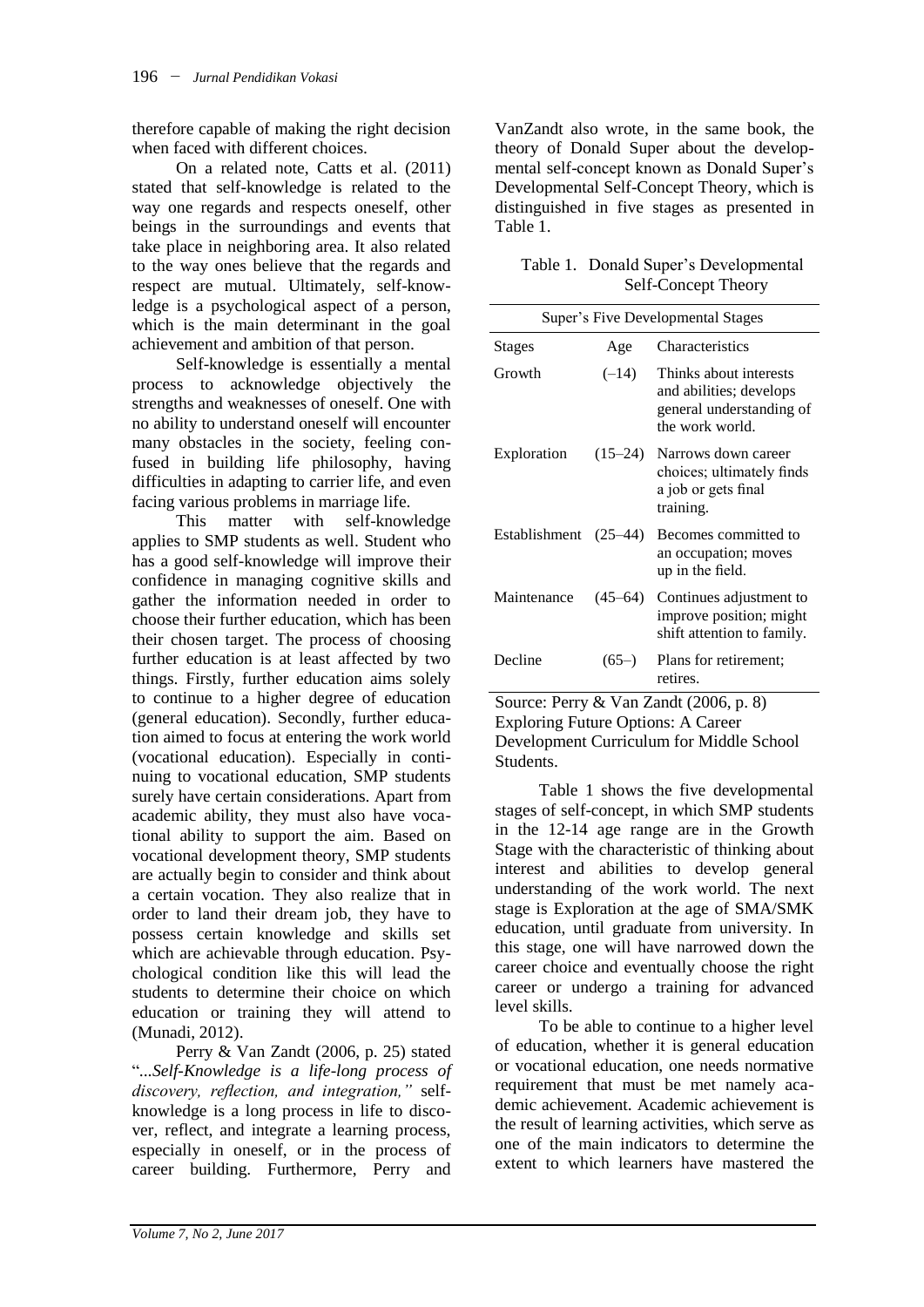learning material and to express the achievement of learners. Students with a good academic achievement will have confidence in choosing a study program suitable to their interest. Whilst the ones with low academic achievement need guidance and counseling service, which is part of the learning process at schools.

Academic achievement can be determined from three aspects, namely cognitive, affective, and psychomotor aspects. Cognitive aspects includes the development of the ability to think and the development of skills during learning process. Affective aspects includes the development in attitude, interest and values which are related to the feelings of the students. While psychomotor aspect includes physical skills acquired by the students during the learning process.

Tu'u (2004, p. 76) explained that academic achievement could be defined as follows: (1) Academic achievement of students is achieved as students follow learning activities and working on their assignments in school; (2) the academic achievement is assessed especially on the cognitive aspects; and (3) academic achievement is proven and shown through marks or scores from the evaluation result of the teachers on their students' assignments and exams that have been taken.

Shupe (2007, p. 49) stated "student learning outcomes are properly defined in terms of the particular levels of knowledge, skills, and abilities that a student has attained at the end (or as a result) of his or her engagement in a particular set of collegiate experiences." Shupe suggest that students' academic achievement is all the thing that are related to the knowledge, skills and ability which will be possessed by the students in the end (or in part) of their involvement in a learning activity. This applies to all learners.

Academic achievement shows a mastery of learning which comprises of cognitive, affective and psychomotor factors, which is measured using tests or other relevant instruments (Prøitz, 2010). The majority of students believe that cognitive factor or intelligence is the dominant and determinant factor to the reach of the maximum academic achievement.

It is unknown to many students that non-cognitive factors also influences academic achievement. Non-cognitive factors can

grow learning interest, which affects academic attitude and learning behavior. Students who choose a learning subject with a low interest will achieve low results when compared to the ones who choose the subject with high interest. An academic achievement will in turn, influence career achievement. In general, students with high academic achievement would choose to continue their education to general high school after graduating SMP. Whereas, most students with medium or low academic achievement tend to choose vocational education as their further education.

Students' interest in continuing to a higher education, whether it is a general education or vocational education, is not only influenced by internal factors, but also from the external factors. In addition to the school management and the teacher factors, other external factor that has great influence in choosing a higher level of education is the management of guidance and counseling services. Guidance and counseling is a systematic, objective, logical, and sustainable effort done by a counselor or a dedicated teacher to facilitate the development of students to achieve their autonomy in life (Kementerian Pendidikan dan Kebudayaan, 2014, p. 2). One function of the guidance and counseling services at SMP level is the guidance of education, work, and career choices. Career development material gives an understanding that in choosing something, whether it is an occupation or education, the students must go through a directed, programmed and measured preparation and planning. Career development is not merely choosing a career or a job once at a given time, but it involves preparation from the early on and is a long-term action. This will generate a long-term career with long-term implication (Brown, 2002).

The image is experience, understanding of something, and one's impression of a certain object so that it can build perception, which can be taken into consideration in decision-making. The image is subjective because the experience is not the same for each person. This is why an organization needs to promote continuously, giving the right information to the public. Once the information differs from the reality, there will be a disappointment, and people will have a bad perception of the organization's image, and vice versa. The image of a school can be influenced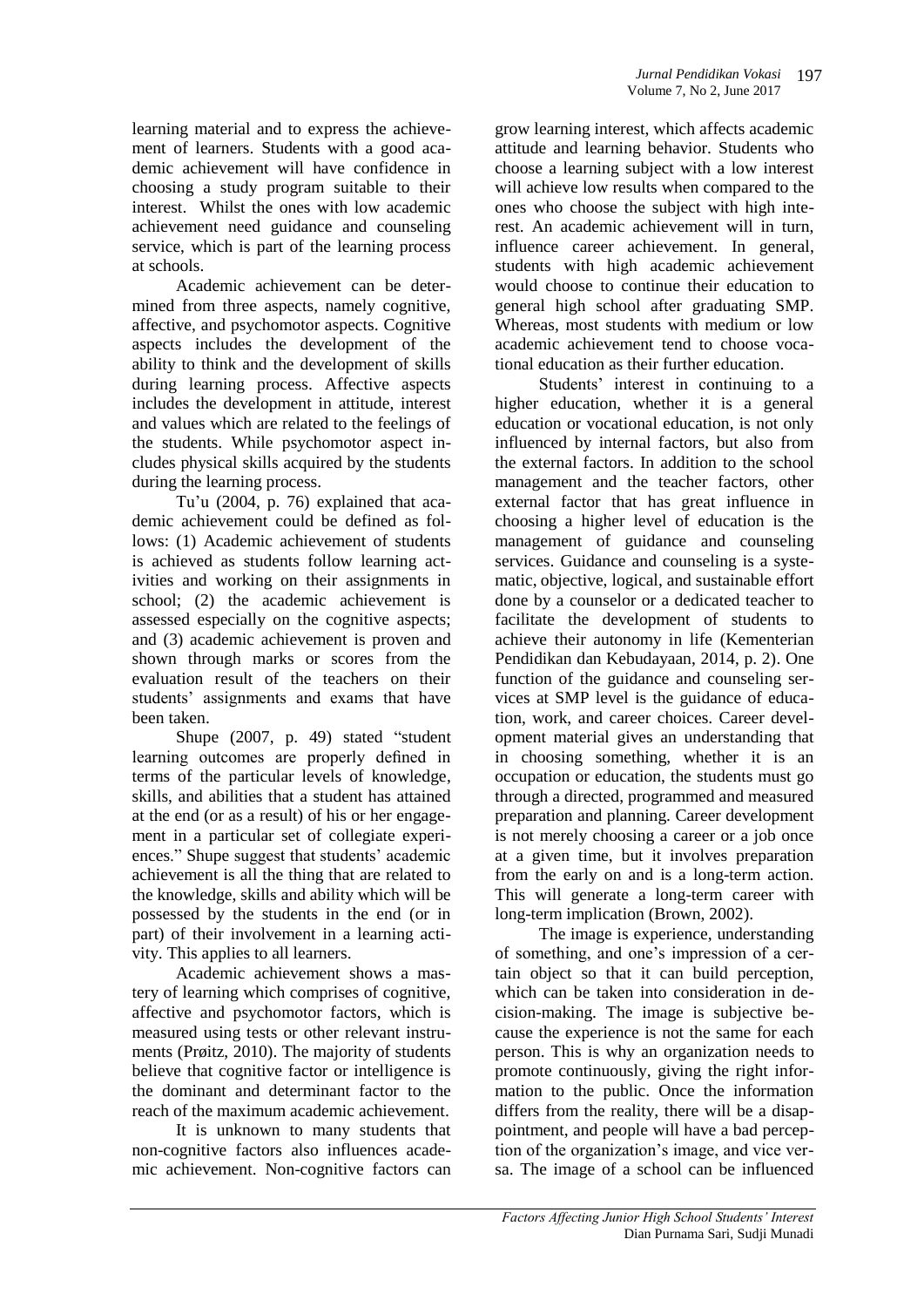by many factors, including academic reputation, school appearance, cost of study, personal attention, location, career placement social activities and the available study programs. The school as a public organization has legal and formal obligations to inform the public about its objectives, programs, necessity and conditions. On the other hand, the school has to understand clearly the need, hope, and demand of the public.

The program for developing a positive image for SMK is there to improve the positive image in front of the public, parents and the stakeholders. This program can increase the pride in entering SMK for SMP graduates. This program also builds confidence for SMK graduates in entering the work world or becoming an entrepreneur. This is important because the image of SMK a few years ago is quite negative; with many people assume that SMK graduates are oriented only in getting a job, difficult to enter university, having poor academic knowledge, frequently involved in a brawl, and so on.

### **METHODS**

This research uses the ex-post facto methods. There are four independent variables and one dependent variable in this research. The independent variables are self-knowledge (X1), academic achievement (X2), counseling and guidance service (X3), and school (SMK) image (X4), whereas the dependent variable is junior high school students' interest in continuing to vocational high school (Y). The research was conducted in several state and private SMPs in Magelang district. The selection of research area was done using the areastratified sampling methods, and the sampling in each region was using the proportionate stratified sampling.

The total population (SMP students of grade IX in Magelang district) is 11.496 students. The number of wanted samples was calculated based on Slovin formula with 5% margin of error, resulted in 387 respondents as samples. Research data were collected by using questionnaire and documentation. The data were analyzed statistically using descriptive analysis, simple linear regression and multiple linear regression techniques.

#### **RESULT AND DISCUSSION**

Data were described using frequency distribution and percentages. The analysis comprises of mean, median, mode and standard deviation. The analysis were proceeded with the determination of the research variables position in accordance with the tendency category of each variables. Descriptive analysis of the interest in continuing to SMK were expressed in terms of frequency and percentage.

Table 2. Distribution of Grade IX SMP Students' Interest in continuing to SMK

| Category  | Frequency | Percentages |
|-----------|-----------|-------------|
| Very high | 171       | 44%         |
| High      | 149       | 39%         |
| Low       | 62        | 16%         |
| Very Low  | 5         | 1%          |

According to Table 2, about 83% of SMP students shown their interest in continuing their study to SMK. Subsequent data analysis to determine the effect of the independent variables to the dependent variables were done using simple linear regression analysis and multiple linear analysis. Based on the analysis result, it can be seen the magnitude of direct effect of research variables (see Table 2 and Table 3).

Table 3. Multiple Linier Regression Analysis Results

| Var.                                       | Adjusted<br>$R^2$ | Const.    | Coeff.                                                       | Sig.  |
|--------------------------------------------|-------------------|-----------|--------------------------------------------------------------|-------|
| X1.<br>X2,<br>X3.<br>X4<br>$\rightarrow Y$ | 0.440             | $-48.703$ | $X1 = 0.668$<br>$X2 = 0.338$<br>$X3 = 0,423$<br>$X4 = 0,289$ | 0,000 |

It means that there is an effect of selfknowledge, academic achievement, guidance and counseling service, and SMK's image, collectively, to SMP students' interest in continuing to SMK. The magnitude of the effect can be deduced from the Adjusted  $R^2$ determinant coefficient value of 0.440 or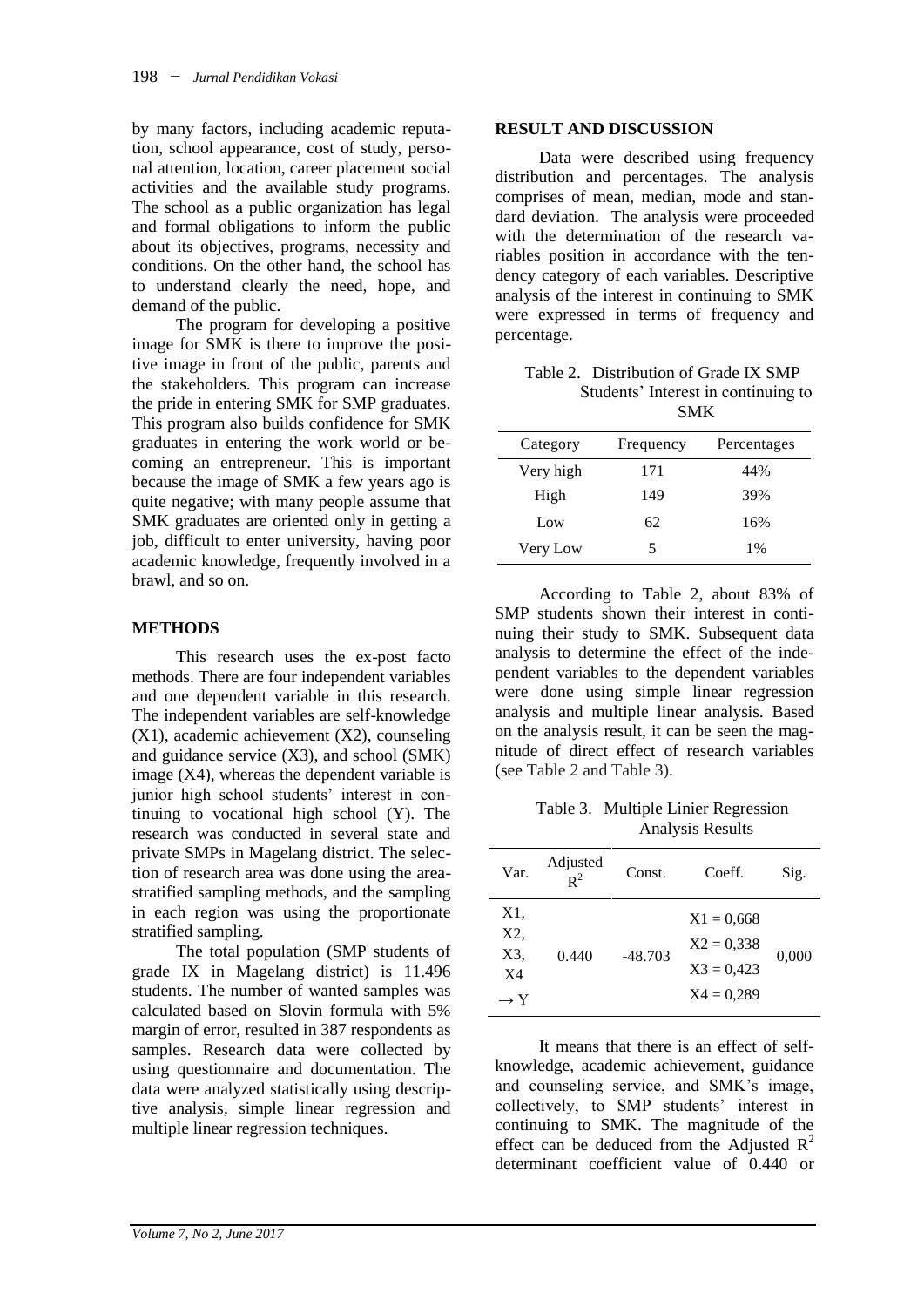44.0%. The magnitude for each independent variables in descending order are: (1) selfknowledge with a value of 0.668; (2) guidance and counseling service of 0.423; (3) academic achievement of 0.338; and (4) SMK's image of 0.289. These results proved that self-knowledge, academic achievement, guidance and counseling service, and SMK's image possessed by SMP students collectively play and important role and have a very good effect on SMP students' interest in continuing their study to SMK.S

The effect of each independent variables to constrained variable can be discern from the Table 4.

Table 4. Simple Linier Regression Analysis Results

| Var                | $\mathbf{R}^2$ | Const        | Coeff. | Sig.  |
|--------------------|----------------|--------------|--------|-------|
| $X1 \rightarrow Y$ | 0.338          | 1.250        | 0.959  | 0.000 |
| $X2 \rightarrow Y$ | 0.063          | 9.046        | 0.556  | 0.000 |
| $X3 \rightarrow Y$ | 0.226          | 6.123        | 0.922  | 0.000 |
| $X4 \rightarrow Y$ |                | 0.155 19.108 | 0.648  | 0.000 |

Table 4 informs the following information: (1) There is a positive and significant effect of self-knowledge to the SMP students' interest in continuing to SMK with an  $\mathbb{R}^2$ (coefficient of determination) of 0.338 or 33.8%; (2) There is a positive and significant effect of academic achievement to the SMP students' interest in continuing to SMK with an  $R^2$  of 0.063 or 6.3%; (3) There is a positive and significant effect of guidance and counseling service to the SMP students' interest in continuing to SMK with an  $R^2$  of 0.226 or 22.6%; and (4) There is a positive and significant effect of SMK's image with an  $R^2$  of 0.155 or 15.5%.

According to the descriptive analysis and simple linear regression, the students' self-knowledge data shows positive and significant effects of 33.8% to the SMP students' interest in continuing to SMK. The average score of self-knowledge is 55.97 (on the 72-18 scale) and the high category dominates by 59%. For each increment of one score of selfknowledge, the SMP students' interest increased by 0.959. This result supports the findings of Farid (2009), Nurmala (2012), and Dharmayanti & Munadi (2014). Farid (2009) stated that there is a positive effect of self-

knowledge to the interest in continuing to SMK with a correlation coefficient of 0.332 and effective contribution of 11%. Nurmala (2012) found that there is a positive effect of self-knowledge to grade IX SMP students' interest to continue their study to SMK in the healthcare expertise with estimation ß value of 0.360. Research done by Dharmayanti & Munadi (2014) found that there is a positive and significant effect of self-knowledge to the interest of SMP students to continue to SMK in Pontianak city with an r-value of 0.743 and p-value of 0.000.

Self-knowledge of SMP students is found to have a role and positive effect in the development of the interest in continuing study to SMK. Self–knowledge is the key internal factor of students' purpose and ambition in deciding their next direction after finishing SMP. Donald Super theory of selfknowledge development stated that SMP students in the age range of 12 to 14 years are in the "Growth Stage", having the characteristics of thinking about interest and ability to develop their general knowledge of the work world.

To increase the effect of SMP students' self-knowledge on their interest in continuing to SMK in Magelang District, can be done by involvement of adults who are close to the students, including parents and teachers. The presence of parents and teachers helps in the formation of students' self-concept, which leads to a new self-knowledge. The presence of parents and teachers is not always quantitative, more importantly, the quality of the presence is more effective in the formation of self-concept. A positive self-concept formation can be seen from the students' conditions. The students feel being accepted, capable of self-assessment, maintain good appearance, well-behave, overcoming social situation, respectful and feel being respected. These conditions were developed as the parents and teachers with their authority of the students, treat them just and with dignity, truly listening, making compassionate eye contacts, sincerely enjoying their togetherness, and supporting the students to become whatever they wanted to. The students will feel being respected and will give their respects to these feelings in the form of a positive self-knowledge.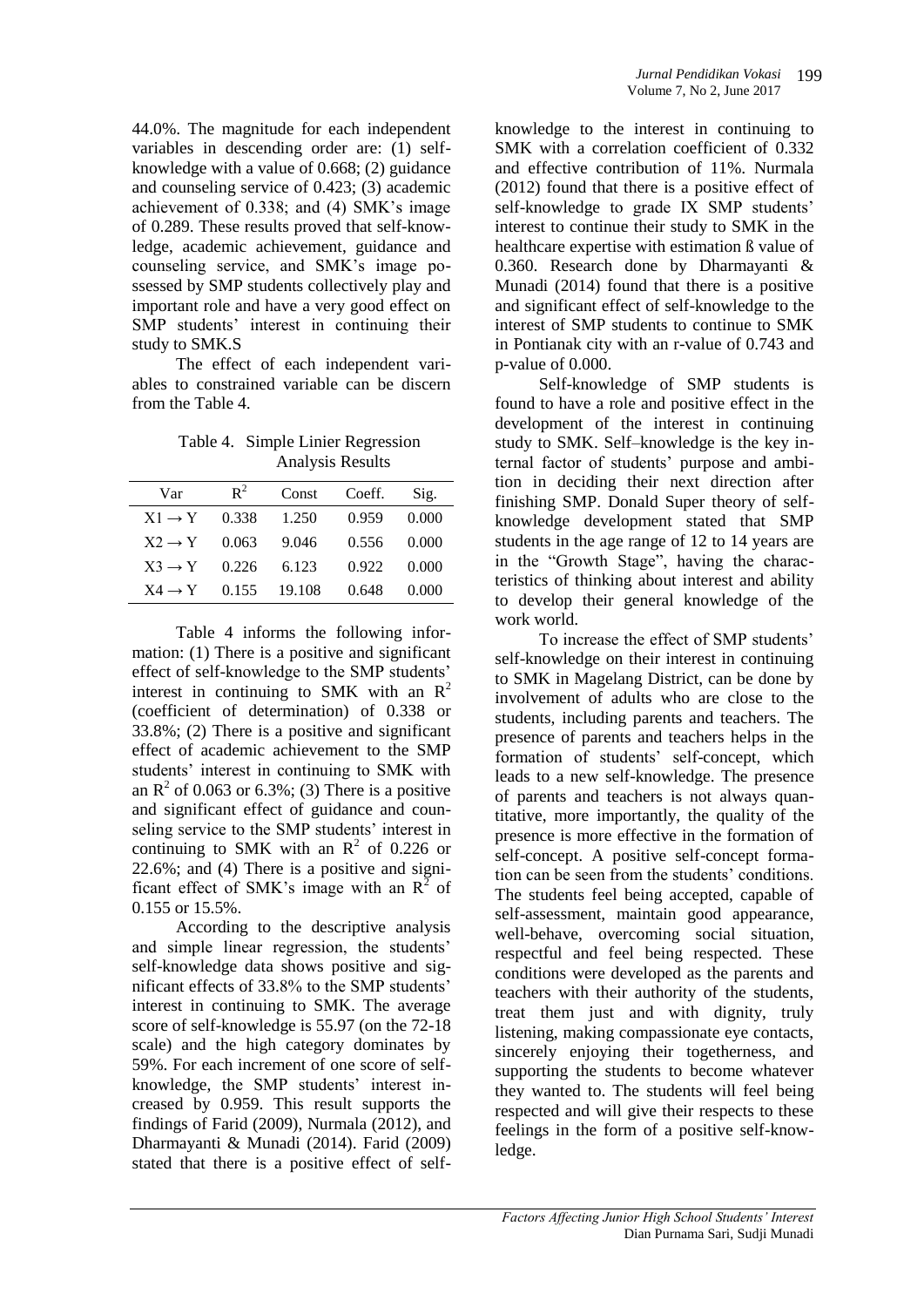The data of students' academic achievement shows a positive and significant effect of 6.3% to the interest of SMP students' continuing to SMK. The average of academic achievement score is 82.47 (on the 100-70 scale) and is dominated by a low category of 63%. The dominance of low category academic achievement is in accordance with Sukardi (2008) findings, in which society still perceive SMK as a less prestigious education, low quality, and is considered as a "second class" education in which SMP students who continue their study to SMK are those with low academic performance. Having low academic achievement, SMP students are afraid that they will fail to compete with those who have high academic achievement in order to enter SMA. This has formed perceptions that continuing to SMK is not by choice.

SMP students' academic achievement have a role and effect that are still possible to be developed in the improvement of the interest in continuing study to SMK. Academic achievement is an internal factor achieved from the academic learning process that can be used as a measure of the depth of students' understanding about the learning materials. SMP students' academic achievement in regards to the interest in continuing to SMK at Magelang District have an effect of 6.30%, which is a low category dominance. It can be said that students with low academic achievement and have an interest in continuing their study to SMK will be able to develop their academic potential to improve their achievement in accordance to their field of interest in SMK. Interest can be used as a reference of the students' academic achievement. A low interest about the learning objectives will result in lower academic achievement compared to those with a high interest. Furthermore, academic achievement will affect the career advancement in the future.

Data on guidance and counseling service of SMP students show a positive and significant effect at about 22.6% to the SMP students' interest in continuing to SMK. The average of guidance and counseling score is 52.89 (on the 72-18 scale) and is dominant in the high category of about 77%. For each graduation of guidance and counseling score, the interest of SMP student to continue their study to SMK increased by 0.922 points. This result supports the research finding of Farid (2009), stated that there is a positive effect of the quality of guidance and counseling to the interest of continuing to SMK with a correlation coefficient of 0.408 and effective contribution of 11.5%.

The guidance and counseling service for SMP students is proven to have a very good role and effect in growing the interest to continue study to SMK. The service is an external factor which contains career guidance materials where there exists continuous process to delve information about one self, self-potential management, and to develop it into a career opportunities. School is a beautiful place to start recognize and understand the steps in career development. Career guidance in schools have a role in guiding the students to be able to understand and evaluate themselves. This is especially related to their inner-potentials, capability, interest, talent, attitude and future goals; realize and understand the values within themselves and in society; understand the many types of jobs related to their potentials; understand the kinds of education and training required for a certain field; understand the effects of their current efforts towards their future; discover the obstacles which may occur from within or from the surroundings, and to find ways to overcome those obstacles; students are also guided to be able to plan their future and find harmony in career and life.

Data of SMK' image in the view of SMP students have a positive and significant effect of 15.5% to their interest in continuing their study to SMK. The average of SMK's image in the view of SMP students is 55.24 (on the 72-18 scale), and is dominated on the high category of 64%. For each increment of SMK's image value in the view of SMP students, the interest of SMP students in continuing their study to SMK increases 0.648 points. These supports the research findings by Farid (2009), and by Dharmayanti & Munadi (2014). Farid (2009) stated that there is a positive effect of SMK's image to the students' interest of continuing to SMK with a correlation coefficient of 0.631 with an effective contribution of 21.5%. Dharmayanti & Munadi (2014) found that there is a positive and significant of SMK's image to the students' interest in continuing to SMK with and r-value of 0.678 and p-value of 0.000.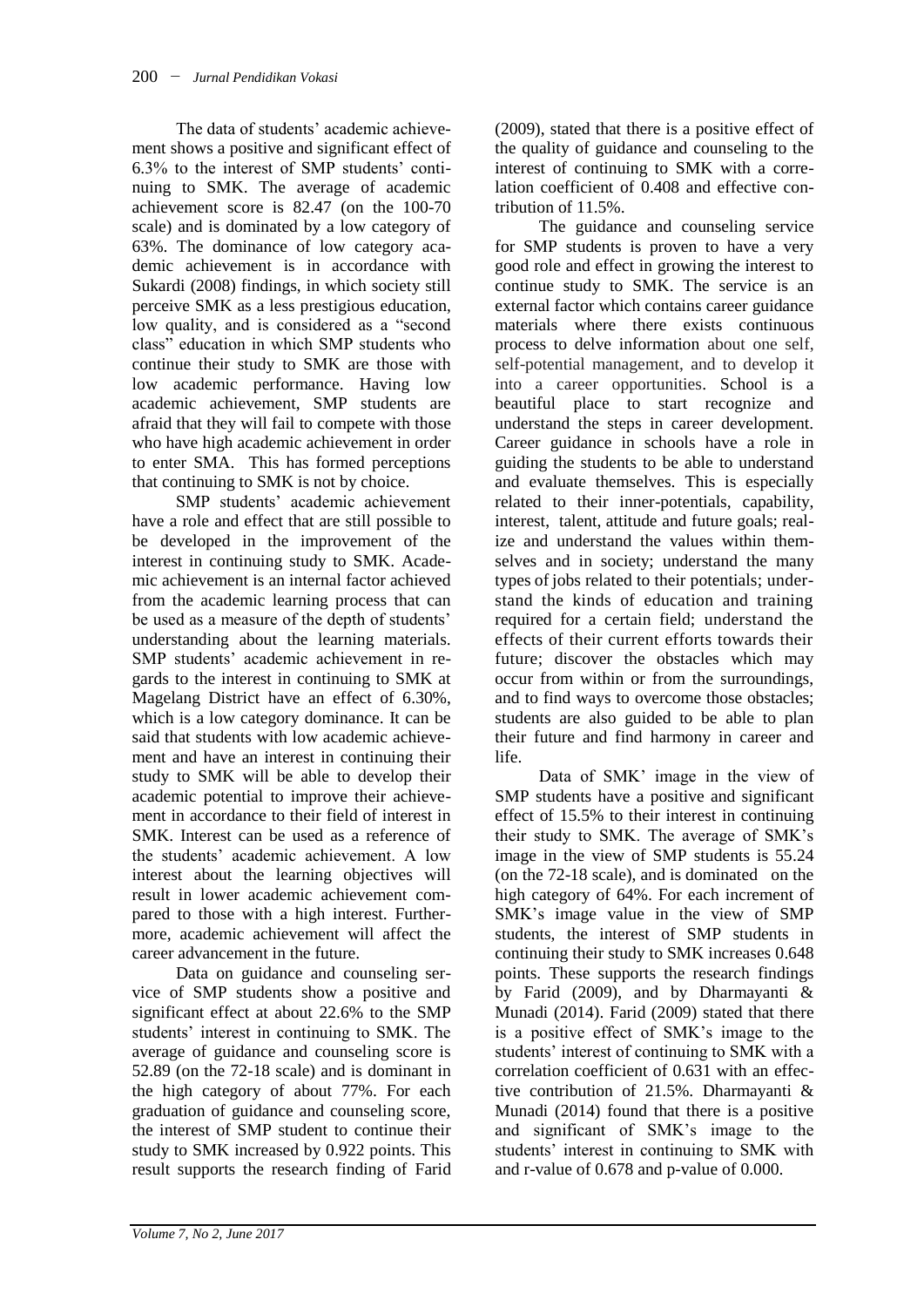SMK's image in the view of SMP students is proven to have a very good role and effect in improving students' interest in continuing to SMK. SMK's image is an external factor because it emerge from a stimulus to the perception, cognition, motivation and attitude components of the students towards SMK. The development process of SMK's image will generate opinions, responses and behaviors, which will materialize in the form of interest in continuing their study to SMK.

## **CONCLUSIONS**

Based on the analysis result and the discussion that follows, it can be concluded: (1) The interest of SMP students in Magelang District to continue their study to SMK is about 83% which is in the category of very high, (2) These variables are proven to affect the interest of SMP students to continue to SMK: self-knowledge, academic achievement, guidance and counseling service, and SMK's image, (3) Collectively, the SMP students' self-knowledge, academic achievement, guidance and counseling service in SMP, and the SMK's image are proven to affect the interest of SMP student in continuing their study to SMK. The combination of these four variables increases the students' interest significantly and can give the maximum outcome in the learning process of the students in SMK. Therefore, with SMK, it is hoped that the local human resources can grow better and meets the demand of the work world.

## **REFERENCES**

- Ayhan, S. C. (2011). Why Turkish student prefer to attent to vocational schools.
- Berg, G. A. (2002). *Why distance learning? Higher education administrative practices*. Westport: Praeger Publishers.
- Brown, D. (2002). *Career choice and development* (4th ed.). San Fancisco: Jossey Bass. Retrieved from http://www.borbelytiborbors.extra.hu/ZS KF/CareerDevelopment.pdf
- Catts, R., Falk, I., & Wallace, R. (2011). Introduction: Innovations in theory and practice. In R. Catts, I. Falk, & R. Wallace (Eds.), *Vocational learning*

*innovative theory and practice* (pp. 1–8). New York: Springer.

- Clarke, L., & Winch, C. (2007). *Vocational education international approach, development and system*. New York: Routledge.
- Dharmayanti, W., & Munadi, S. (2014). Faktor-faktor yang memengaruhi minat siswa SMP masuk SMK di Kota Pontianak. *Jurnal Pendidikan Vokasi*, *4*(3).

https://doi.org/10.21831/JPV.V4I3.2563

- Farid, M. (2009). *Pengaruh pemahaman diri, layanan bimbingan dan konseling, dan citra SMK terhadap minat siswa SMP melanjutkan studi ke SMK di Kabupaten Temanggung*. Thesis, unpublished. Universitas Negeri Yogyakarta.
- Igbinedion, V. I. (2011). Perception of factors that influence students' vocational choice of secretarial studies in Tertiary Institutions in Edo State of Nigeria. *European Journal of Educational Studies*, *3*(2). Retrieved from http://dergipark.gov.tr/ejes/issue/5178/70 374
- Kementerian Pendidikan dan Kebudayaan. Peraturan Menteri Pendidikan dan Kebudayaan Nomor 111 Tahun 2014 tentang Bimbingan dan Konseling Pada Pendidikan Dasar dan Pendidikan Menengah (2014).
- Macklem, G. L. (2015). *Boredom in the classroom. Addressing student motivation, self-regulation, and engagement in learning* (Vol. 1). Cham: Springer International Publishing. https://doi.org/10.1007/978-3-319- 13120-7
- Maclean, R., Wilson, D. N., Lauglo, J., & Maclean, R. (Eds.). (2005). *Vocationalisation of Secondary Education Revisited* (Vol. 1). Berlin/Heidelberg: Springer-Verlag. https://doi.org/10.1007/1-4020-3034-7
- Mangal, S. K. (2007). *Essentials of educational psychology*. New Delhi: Prentice Hall of India Private Limited.
- Munadi, S. (2012). *Memahami orientasi pilihan bidang keahlian siswa SMP*.